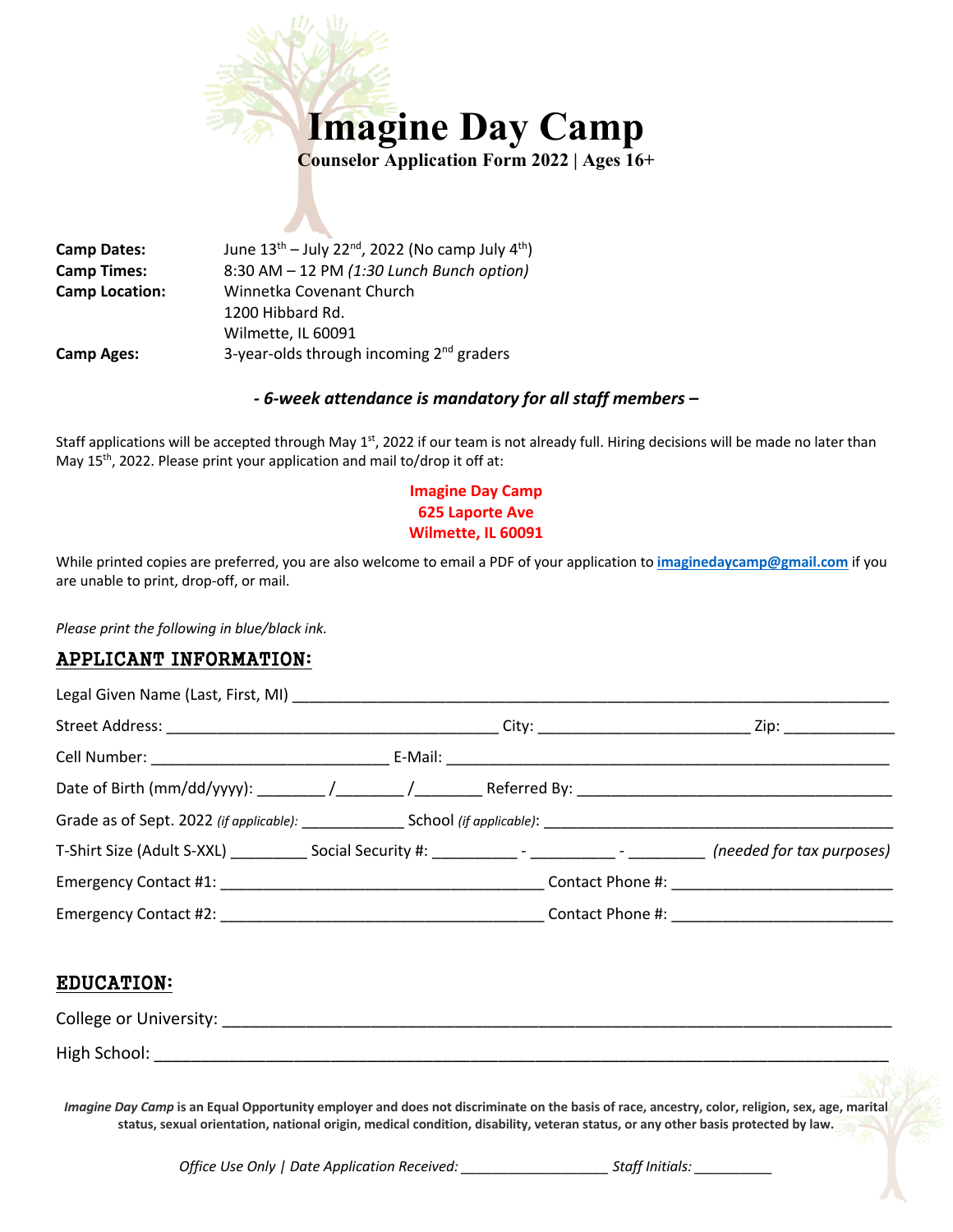### ATTENDANCE:

6-week attendance is mandatory for all staff members for the safety of our campers. However, exceptions can be made for individual circumstances if we are notified in advance. Below, please list any known absences you will have during our 6-week season. Please note: there is no camp on Monday, July 4th.

| 1. | Date(s): | Reason for Absence: |
|----|----------|---------------------|
| 2. | Date(s): | Reason for Absence: |

#### REFERENCES: (please do not include relatives)

| 1. | Name:  |         | Occupation: |
|----|--------|---------|-------------|
|    | Phone: | E-Mail: |             |
| 2. | Name:  |         | Occupation: |
|    | Phone: | E-Mail: |             |

## PREVIOUS EMPLOYMENT:

| 1. |                                                                                |  |
|----|--------------------------------------------------------------------------------|--|
|    |                                                                                |  |
|    |                                                                                |  |
| 2. |                                                                                |  |
|    |                                                                                |  |
|    | Reason for Leaving:<br><u> 1980 - Jan Barbara, martxa al II-lea (h. 1980).</u> |  |

#### EMERGENCY RELEASE: *(if applicant is under 18)*

In the event of an emergency, I authorize *Imagine Day Camp* to secure, from any licensed hospital, physician and/or other medical personnel, any treatment deemed reasonable and necessary for my minor child/ward's immediate care. I understand that I am responsible for all affiliated expenses.

| Signature of Parent/Guardian: |  |  |  |
|-------------------------------|--|--|--|
|                               |  |  |  |

**Name of Parent/Guardian** *(please print):* \_\_\_\_\_\_\_\_\_\_\_\_\_\_\_\_\_\_\_\_\_\_\_\_\_\_\_\_\_\_\_\_\_\_\_\_\_\_\_\_\_\_\_\_\_\_\_\_\_\_\_\_\_\_\_\_\_\_\_\_\_\_\_\_\_\_\_

#### EMERGENCY RELEASE: *(if applicant is over 18)*

In the event of an emergency, I authorize *Imagine Day Camp* to secure, from any licensed hospital, physician and/or other medical personnel, any treatment deemed reasonable and necessary for my immediate care. I understand that I am responsible for all affiliated expenses.

| signature:<br>Applicant | <b>-01</b> |  |
|-------------------------|------------|--|
|-------------------------|------------|--|

#### BABYSITTING LIST:

Each season, we send a "Babysitting List" to our camp families for use throughout the year(s). If you would like to be included (upon hire), your full name, cell number, and age will be included. Please indicate your preference below:

Please include my name and contact info for this season! \_\_\_\_\_\_\_\_\_\_ Please do not include me on this year's list.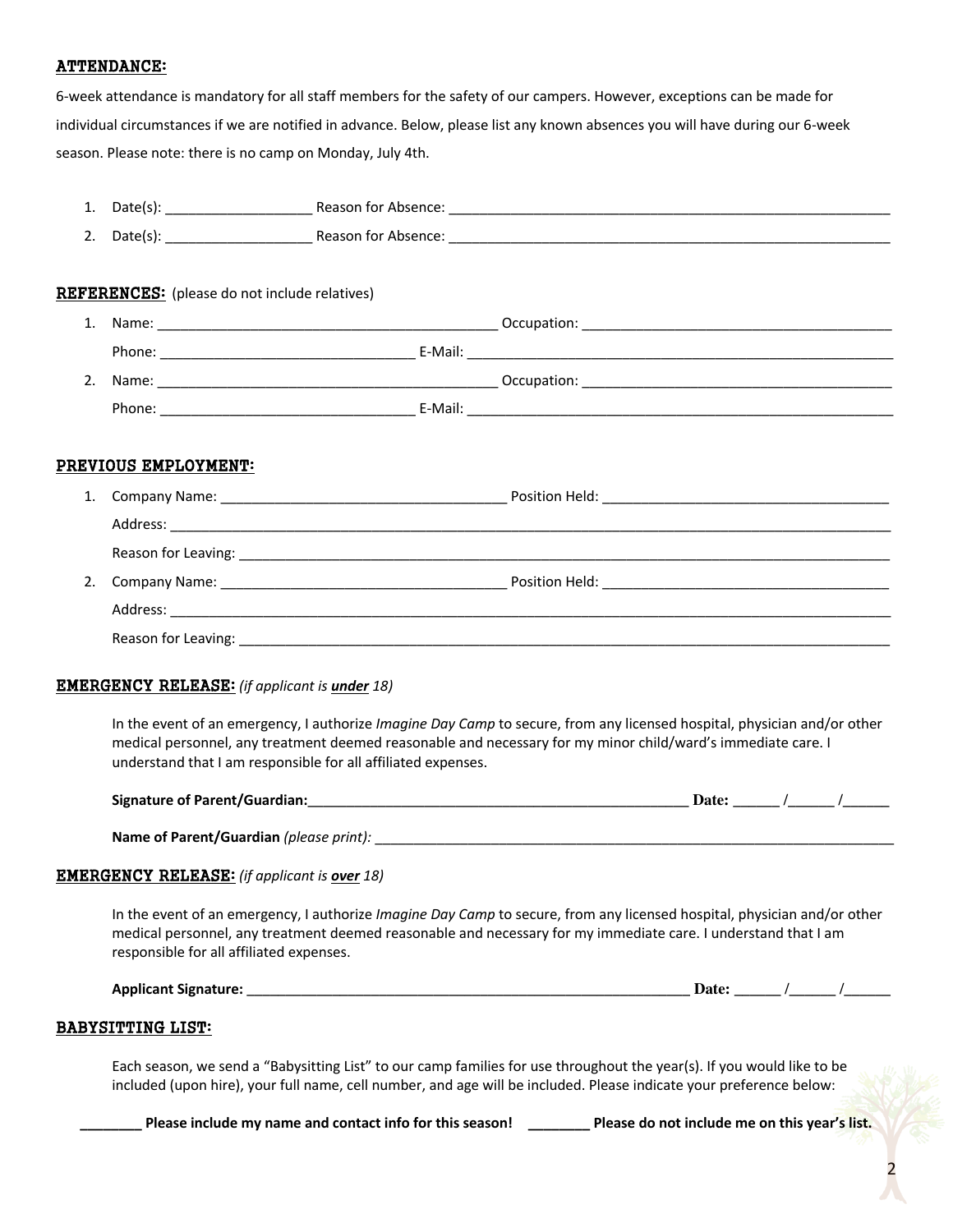#### HISTORY: *All applicants are subject to a pre-employment background check.*

- 1. Have you ever been convicted of a felony? If yes, please explain:
	- \_\_\_\_\_\_ Yes: \_\_\_\_\_\_\_\_\_\_\_\_\_\_\_\_\_\_\_\_\_\_\_\_\_\_\_\_\_\_\_\_\_\_\_\_\_\_\_\_\_\_\_\_\_\_\_\_\_\_\_\_\_\_\_\_\_\_\_\_\_\_\_\_\_\_\_\_\_\_\_\_\_\_\_\_\_\_\_\_\_\_\_  $\blacksquare$
- 2. Have you ever been convicted with a misdemeanor involving dishonesty, criminal sexual conduct, assault or battery, or any criminal drug actions? If yes, please explain:
	- \_\_\_\_\_\_ Yes: \_\_\_\_\_\_\_\_\_\_\_\_\_\_\_\_\_\_\_\_\_\_\_\_\_\_\_\_\_\_\_\_\_\_\_\_\_\_\_\_\_\_\_\_\_\_\_\_\_\_\_\_\_\_\_\_\_\_\_\_\_\_\_\_\_\_\_\_\_\_\_\_\_\_\_\_\_\_\_\_\_\_\_

• \_\_\_\_\_\_ No

#### PHOTOGRAPH RELEASE FORM:

The following grants *Imagine Day Camp* permission to take and use photographs of our staff. The purpose of such photos is threefold: for use on our public camp website, www.imaginedaycamp.com, for use in the end-of-the-summer camp video, and for potential advertising purposes. While the website is public, the video will remain "unlisted" on YouTube, meaning only those given the specific link will be able to locate it. It cannot be found online without the link. Any advertising would be done explicitly by *Imagine Day Camp* or by Winnetka Covenant Church. None of the three mediums will include any identifying information. The following allows you to choose whichever option you are most comfortable with.

With my selection below, I grant *Imagine Day Camp*, its representatives and employees, the right to take or to not take photographs of me in connection with *Imagine Day Camp*. Photographs will not be shared with any other organization other than *Imagine Day Camp* and, with my permission, Winnetka Covenant Church.

#### **Please read each option carefully** and initial your selection.

You may take photos of me to be used on *Imagine Day Camp's* website, the end-of-the-summer camp video, and for local advertising purposes for either *Imagine Day Camp* or Winnetka Covenant Church.

You may take photos of me to be used on *Imagine Day Camp'*s website as well as the end-of-the-summer camp video. However, please do not use photographs of me for any advertising purposes beyond *Imagine Day Camp*'s website.

Please take photos of me only for use in the end-of-the-summer camp video which will be posted as an unlisted video on YouTube. Please do not post photos of me on the website or on any advertisements for *Imagine Day Camp* or Winnetka Covenant Church.

\_\_\_\_\_\_\_\_\_\_\_ Please do not take or use photographs of me at *Imagine Day Camp*.

#### **If applicant is 18 years old or older:**

*I have read through this waiver and understand my selection regarding photos of me during the 2021 camp season.*

Applicant Signature: \_\_\_\_\_\_\_\_\_\_\_\_\_\_\_\_\_\_\_\_\_\_\_\_\_\_\_\_\_\_\_\_\_\_\_\_\_\_\_\_\_\_\_\_\_\_\_\_\_\_\_\_\_\_\_\_\_\_\_\_\_\_\_\_\_\_\_\_\_\_\_\_\_\_\_\_\_\_\_\_\_\_\_\_\_\_\_\_\_\_\_\_\_\_\_\_\_

Date (mm/dd/yy): \_\_\_\_\_\_\_\_\_\_ /\_\_\_\_\_\_\_\_\_\_ /\_\_\_\_\_\_\_\_\_\_\_

#### **If applicant is under 18 years old:**

*I have read through this waiver and understand and support my child's selection regarding photographs during the 2021 camp season.*

Parent/Guardian Signature: \_\_\_\_\_\_\_\_\_\_\_\_\_\_\_\_\_\_\_\_\_\_\_\_\_\_\_\_\_\_\_\_\_\_\_\_\_\_\_\_\_\_\_\_\_\_\_\_\_\_\_\_\_\_\_\_\_\_\_\_\_\_\_\_\_\_\_\_\_\_\_\_\_\_\_\_\_\_\_\_\_\_\_\_\_\_\_\_\_\_\_

| Printed Parent/Guardian Name: |  |  |
|-------------------------------|--|--|
|                               |  |  |

Date (mm/dd/yy): \_\_\_\_\_\_\_\_\_\_ /\_\_\_\_\_\_\_\_\_\_ /\_\_\_\_\_\_\_\_\_\_\_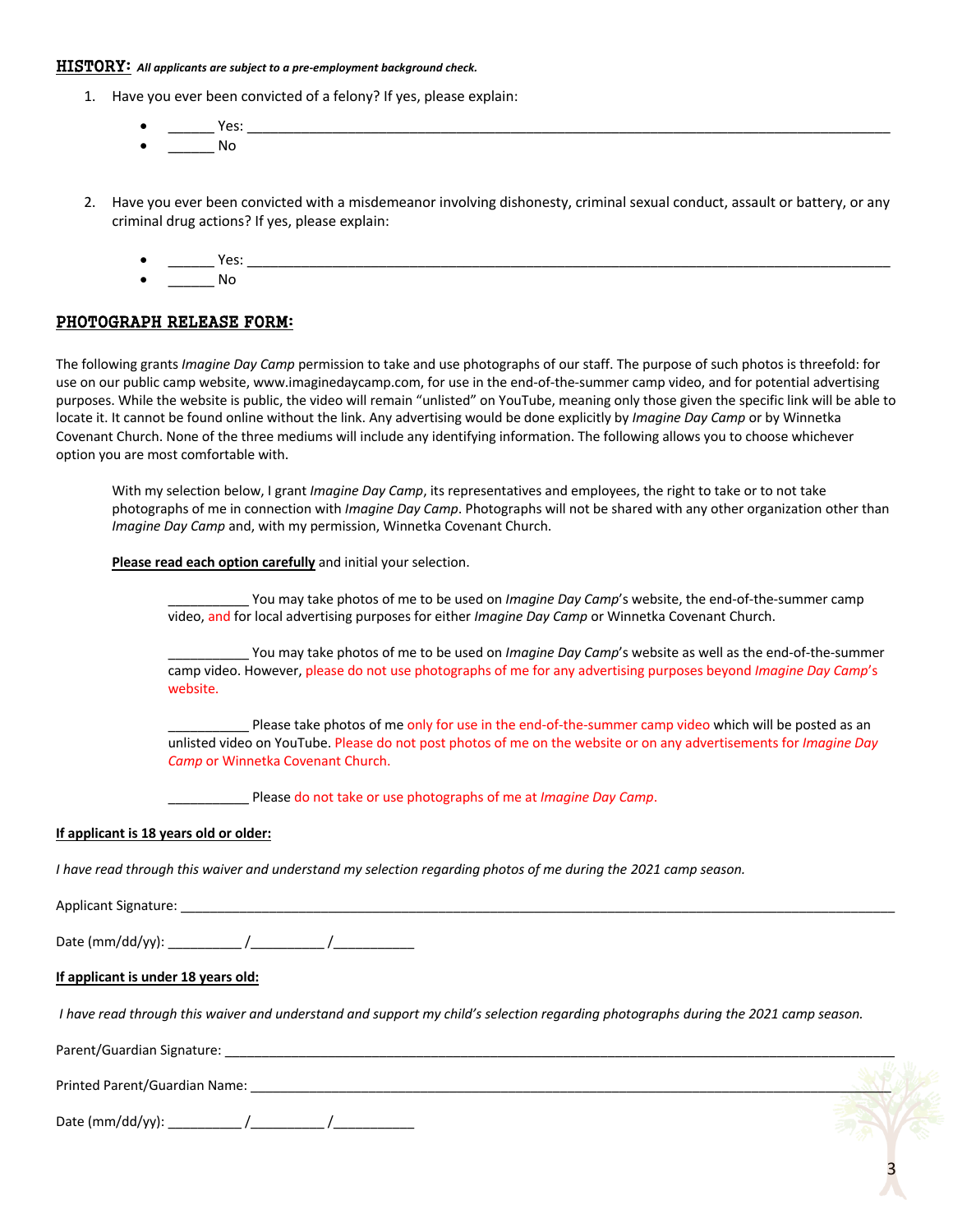# ASSUMPTION OF THE RISK AND WAIVER OF LIABILITY RELATING TO THE CORONAVIRUS/COVID-19

The Coronavirus, or COVID-19, has been declared a worldwide pandemic by the World Health Organization. COVID-19 is extremely contagious and is believed to spread mainly from person-to-person contact. While *Imagine Day Camp* will have preventative measures in place to reduce the spread of COVID-19, *Imagine Day Camp* cannot guarantee that you will not become infected with COVID-19. Additionally, participation could increase your risk of contracting COVID-19.

# **PLEASE READ THE FOLLOWING STATEMENTS AND INITIAL EACH PARAGRAPH TO INDICATE YOUR ACKNOWLEDGEMENT.**

\_\_\_\_\_\_\_\_\_\_ **(INITIALS)** By signing this agreement, I acknowledge the contagious nature of COVID-19 and voluntarily assume the risk that I may be exposed to or infected by COVID-19 by participation, and that such exposure or infection may result in personal injury, illness, permanent disability, or death. I understand that the risk of becoming exposed to or infected by COVID-19 at *Imagine Day Camp* may result from the actions, omissions, or negligence of myself and others, including, but not limited to, *Imagine Day Camp* employees, campers, and all associated families.

\_\_\_\_\_\_\_\_\_\_ **(INITIALS)** By signing this document, I agree that if I am exposed to or infected by COVID-19 during my participation at *Imagine Day Camp*, then I may be found by a court of law to have waived my right to maintain a lawsuit against the parties being released on the basis of any claim for negligence.

\_\_\_\_\_\_\_\_\_\_ **(INITIALS)** Should *Imagine Day Camp* close due to a COVID-19 outbreak, I understand that I will only be paid through the end of the week of the outbreak with no guaranteed future income for the summer.

\_\_\_\_\_\_\_\_\_\_ **(INITIALS)** I agree that I will practice safe social distancing and maintain clean hygiene throughout my employment at *Imagine Day Camp* for the safety of myself and others.

## **If applicant is 18 years old or older:**

*I understand the risks of COVID-19 and confirm my signed statements above should I be hired at Imagine Day Camp.*

| <b>Applicant Signature</b> |  |
|----------------------------|--|
|                            |  |

**Date (mm/dd/yy):** \_\_\_\_\_\_\_\_\_\_ /\_\_\_\_\_\_\_\_\_\_ /\_\_\_\_\_\_\_\_\_\_\_

# **If applicant is under 18 years old:**

*I understand the risks of COVID-19 should my child be hired at Imagine Day Camp and I support and confirm their acknowledgement of the above* 

*statements.*

Parent/Guardian Signature:

| <b>Printed Parent/Guardian Name:</b> |  |  |
|--------------------------------------|--|--|
|                                      |  |  |

**Date (mm/dd/yy):** \_\_\_\_\_\_\_\_\_\_ /\_\_\_\_\_\_\_\_\_\_ /\_\_\_\_\_\_\_\_\_\_\_